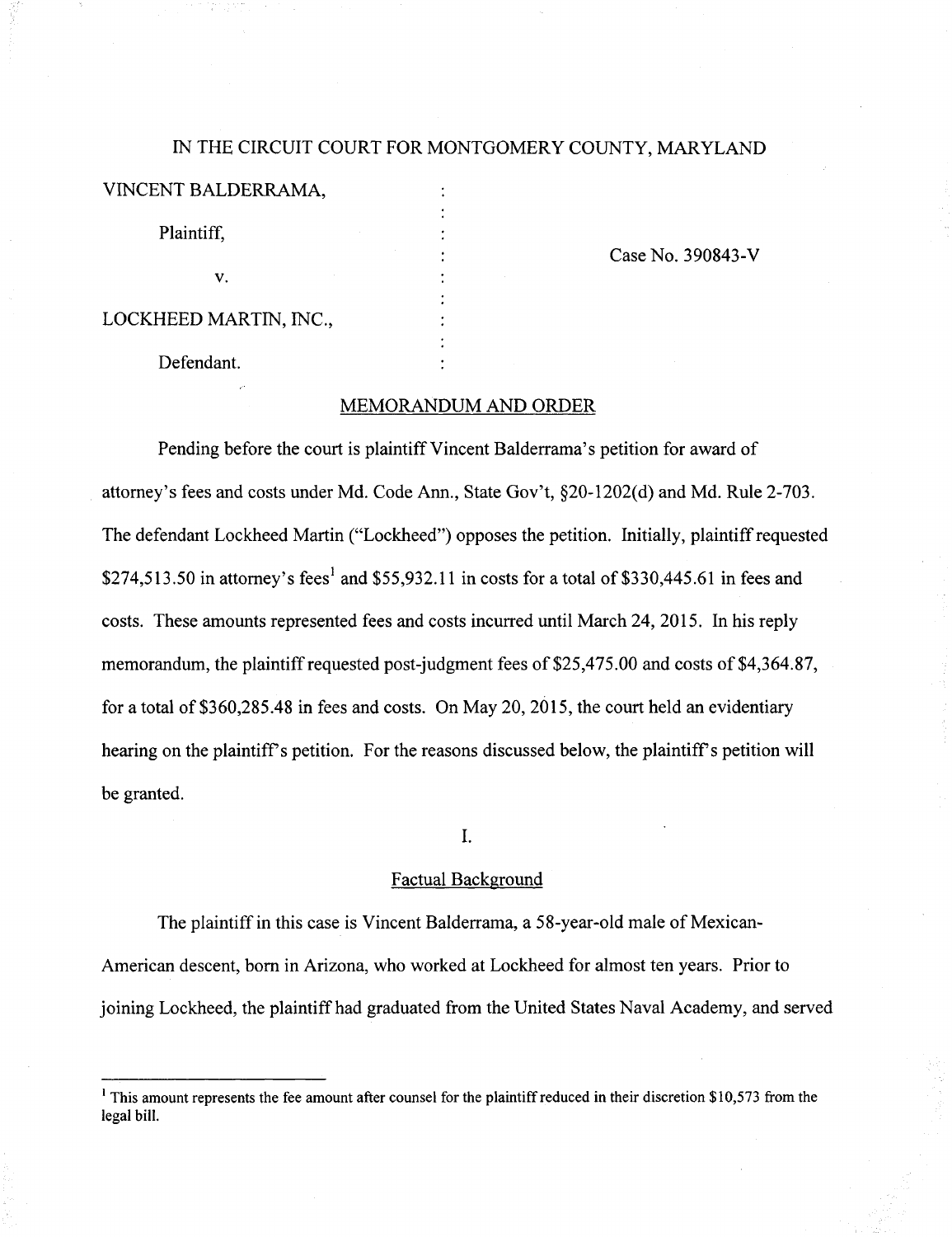as a Marine Corps helicopter pilot. In total, the plaintiff served twenty-eight years in the Marine Corps.

When the plaintiff first joined Lockheed, he was hired as a Business Development Manager, and was responsible for Ground Based Radar Business Development. He also worked on a corporate program to produce a new radar system for the Marine Corps. The plaintiff was then transferred to the position of Deputy Capture Manager for the same corporate radar program. Thereafter, the plaintiff was selected for a position in Owego, NY, where he worked on developing new business regarding helicopter sales to foreign countries. In 2010, the plaintiff relocated to Crystal City, Virginia in order to be closer to clients such as the United States Navy and the Marine Corps.

The plaintiff consistently received positive performance reviews from his supervisors throughout the years until February 2013, when his supervisor, Doug Laurendeau, issued, for the first time, a negative performance review for the year 2012. That year was also when the plaintiff had been able to secure, as part of a team, the sale of nine MH-60 helicopters to the Danish Navy. This transaction represented the only foreign sale of helicopters by Lockheed to a foreign client that year. The negative performance review, however, placed the plaintiff in the bottom ten percent of all Lockheed employees.

A month after he received his 2012 performance review, the plaintiff submitted a sixteen page rebuttal to Cindy Gadra in the Human Resources department. The plaintiff stated, among other things, that he believed his supervisor's comments showed prejudice because the supervisor did not apply the performance metrics evenly among all employees. In May 2013, the plaintiff further appealed his performance review to Melanie Parker, the Director of Human

 $\overline{2}$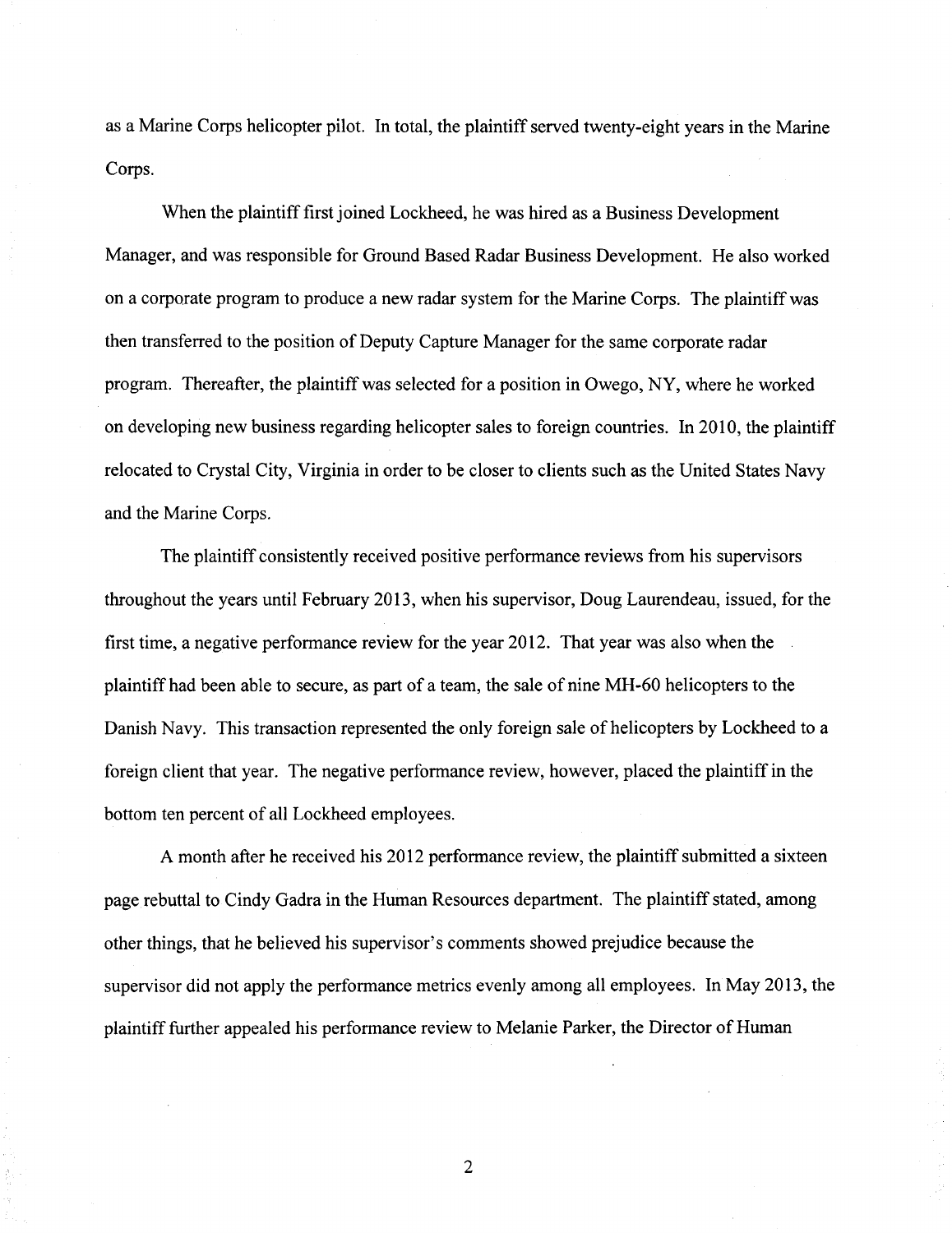Resources. Ms. Parker ultimately dismissed his appeal in July 2013, without conducting an investigation.

On October 2013, Mr. Laurendeau placed the plaintiff on a performance improvement plan, reciting that it was due to the plaintiff's poor performance during the preceding months. Approximately two weeks later, Lockheed announced it was laying off six hundred employees. On November 6, 2013, Mr. Laurendeau informed the plaintiff that he had been selected to be laid off. Lockheed terminated the plaintiff on November 20, 2013.

At a hearing on February 27, 2015, the court granted summary judgment against the plaintiff as to his claim of national origin and ancestry discrimination under Montgomery County Code, §27-19. On March 9, 2015, the case proceeded to trial solely on the plaintiff's retaliation claim. After a one-week jury trial, the jury retumed a verdict in the plaintiffs favor for \$830,000.

On April 13, 2015, the plaintiff filed his petition for fees and costs. On May 20, 2015, the court held an evidentiary hearing, and after hearing testimony and argument, took the matter under advisement. The court's decision regarding the plaintiff's petition is set forth below.

## II.

#### General Legal Principles

Generally, Maryland adheres to the common law or the American rule, which provides that each party to a case is responsible for its own attorney's fees, regardless of the outcome. Friolo v. Frankel, 403 Md. 443, 456 (2008) (Friolo III). However, a statutory obligation to pay an opponent's attorney's fees is a well settled exception to this rule. Id. Whether to allow attomey's fees is a discretionary decision and the court is to exercise this discretion broadly in favor of allowing a reasonable fee. Friolo v. Frankel, 373 Md. 501, 512-515 (2003) (hereinafter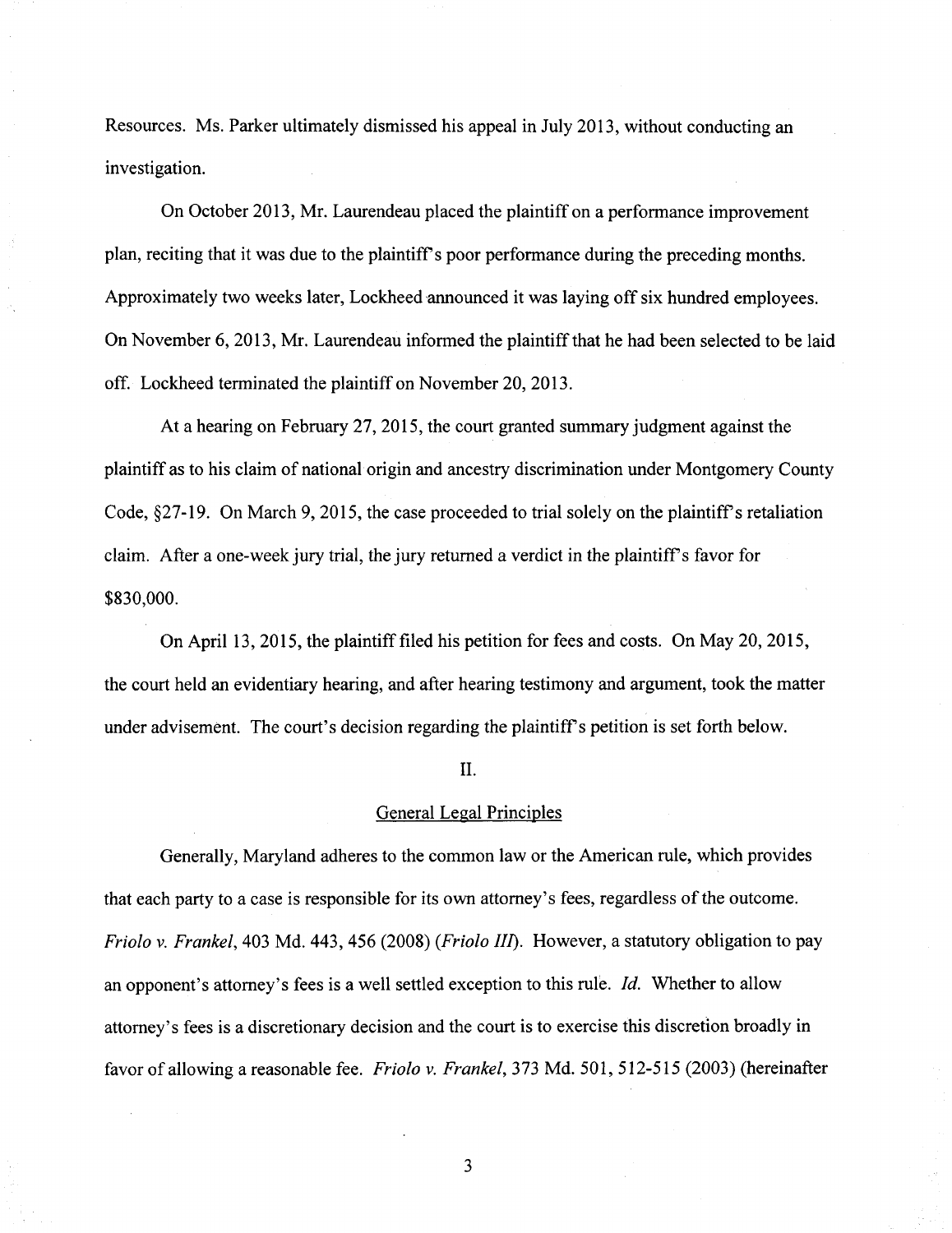"Friolo I"); see also Hensley v. Eckerhart, 461 U.S. 424, 429 433 (1983) (in civil rights cases "a prevailing plaintiff 'should ordinarily recover attorney's fees unless special circumstances exist which would render such an award unjust."

In Friolo I, the Court of Appeals held that the lodestar approach ordinarily was the appropriate method to determine reasonable attomey's fees requested under fee-shifting statutes.<sup>2</sup> Friolo, 373 Md. at 504-05. This approach starts by multiplying the reasonable number of hours incurred by the attomey by a reasonable hourly rate. Hensley, 461 U.S. at 433. This calculation provides an initial objective basis on which to make an assessment of the fair value of the lawyer's services. Friolo, 373 Md. at 523-24.

However, in Friolo I, the court observed that the lodestar approach was broader than simply multiplying hours spent times an hourly rate, since the trial court must also determine whether an adjustment to the fee request is warranted. *Id.* at 505. A downward adjustment is warranted, for example, when there is inadequate documentation of hours, and work that is duplicative, excessive, unnecessary, or unsuccessful. *Id.* at 523-24, 528-29. The level of a litigant's success also provides a basis to adjust the fee award upward or downward. If a litigant succeeded only in part, two questions need to be addressed: (1) whether the litigant failed to prevail on claims that were unrelated to the claims upon which he or she succeeded; and (2) whether the litigant achieved a level of success that makes the hours reasonably expended a satisfactory basis for a fee award. *Id.* at 524 (citing *Hensley*, 461 U.S. at 434). If the successful and unsuccessful claims are unrelated, no fee may be awarded for services on the unsuccessful claim. Id.

However, when the plaintiff's lawsuit has a common core of facts or related legal theories, it is difficult to parse the hours on a claim-by-claim basis because, ordinarily, counsel's

 $\overline{4}$ 

 $<sup>2</sup>$  The parties in this case are in general agreement that the Court must employ the lodestar approach.</sup>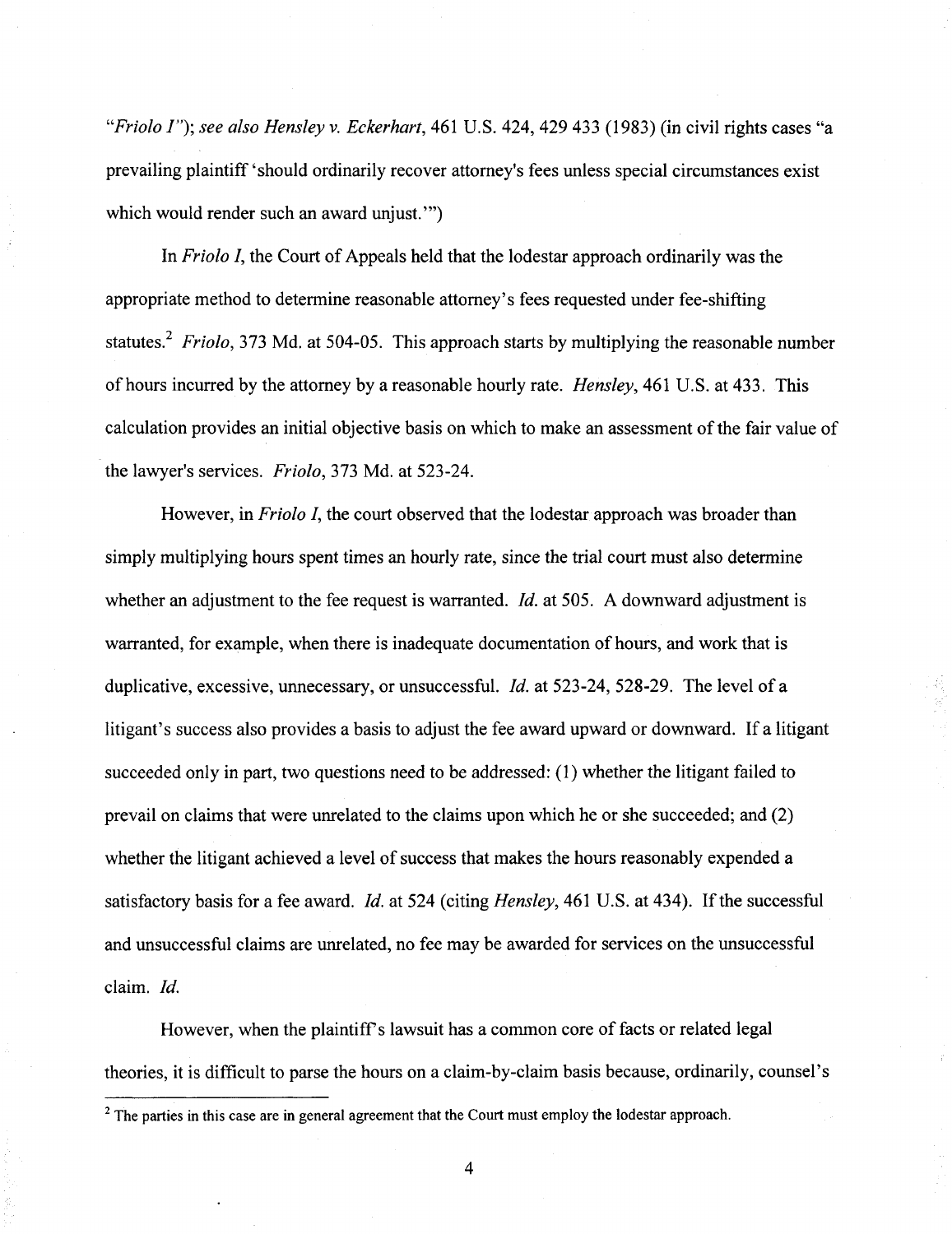time would have been expended in any event towards the overall litigation. Ochse v. Henry, 216 Md. App. 439, 461 (2014). In this circumstance, the court should regard the claims as related when determining the fee award. Friolo, 373 Md. at 524.

If the court determines that a litigant has obtained excellent results, his attomey should recover the full fee, which would normally encompass all hours reasonably expended on the case. See Hyundai Motor America v. Alley, 183 Md. App. 261, 277 (2008) (citing Friolo, 373 Md. at 524-25). If the court finds that the litigant obtained exceptional success, even an enhanced award may be justified. Id. On the other hand, if the court determines that the litigant achieved only partial or limited success, a downward adjustment may be necessary even if the claims were "interrelated, non-frivolous and made in good faith." Friolo, 373 Md. at 525. What the court should not do, however, is use a strict "proportionality test" to test the reasonableness of the fee request. Stevenson v. Branch Banking and Trust Corp., 159 Md. App. 620, 666 (2004).

The fee amount may also be adjusted, upward or downward, after a consideration of the twelve factors<sup>3</sup> first articulated in Johnson v. Georgia Highway Express, Inc., 488 F.2d 714, 717-19 ( $5^{\text{th}}$  Cir. 1974). *Friolo*, 373 Md. at 523-24. An edited version of those factors is found in footnote 2 of the Court of Appeals' opinion in Friolo I:

- (1) The time and labor required (the judge should weigh the hours claimed against his or her own knowledge, experience and expertise and, if more than one attomey is involved, scrutinize the possibility of duplication);
- (2) The novelty and difficulty of the question (cases of first impression generally require more time and effort);
- (3) The skill required to perform the legal service properly;
- (4) The preclusion of other employment by the attorney due to acceptance of the case;

 $3$  The twelve Johnson factors are the same factors codified under the new Maryland Rule 2-703, which applies predominantly to actions in which attorney's fees are allowed by statute. See Md. Rule 2-703(f)(3).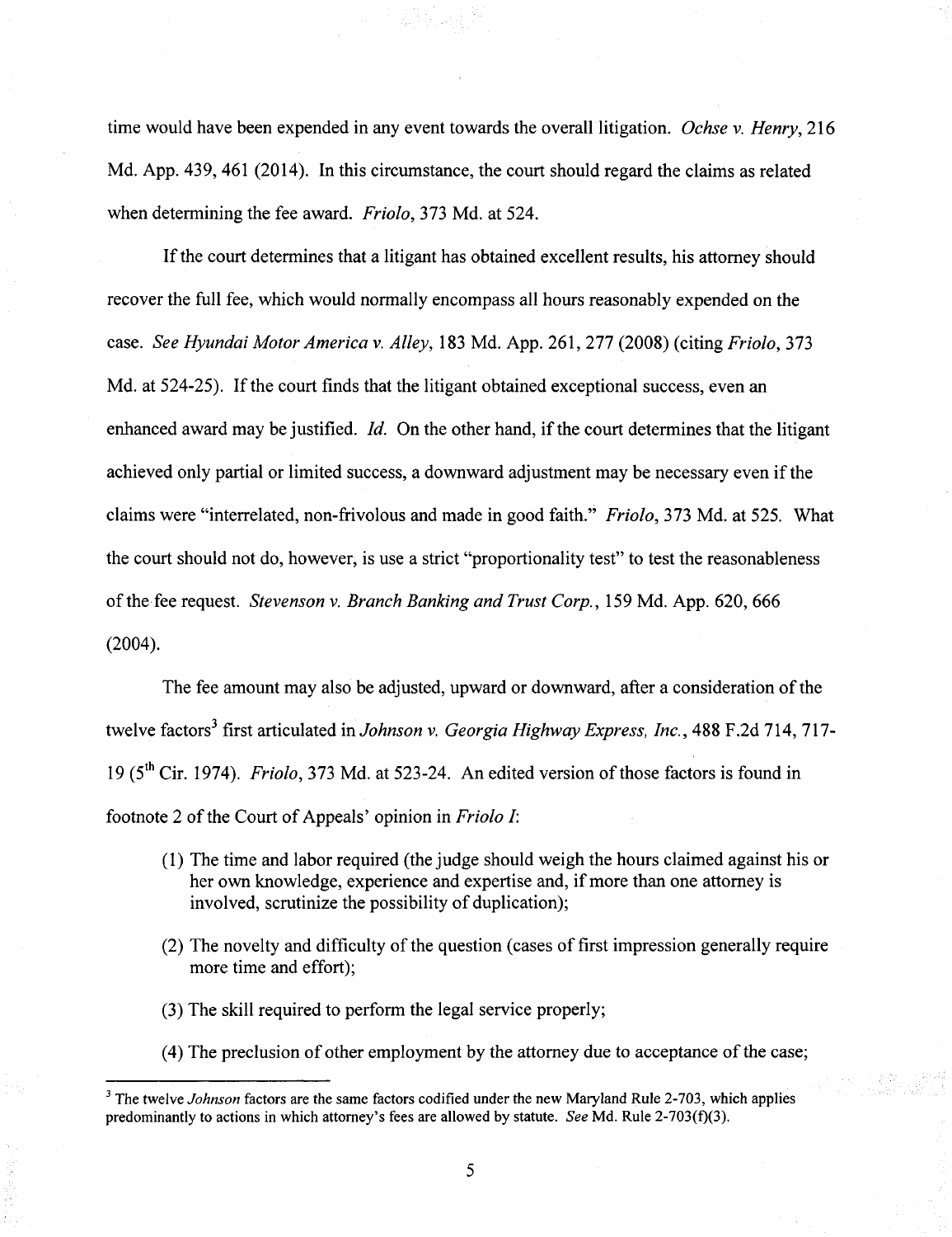- (5) The customary fee for similar work in the community;
- (6) Whether the fee is fixed or contingent (fee agreed to by the client is helpfiil in demonstrating attomey's fee expectations, litigant should not be awarded fee greater than that he is contractually bound to pay);
- (7) Time limitations imposed by the client or circumstances (whether this was priority work);
- (8) The amount involved and the results obtained (the court should consider the amount of damages awarded, but also whether the decision corrects across the board discrimination affecting a large class of employees);
- $(9)$  Experience, reputation and ability of the attorneys;
- $(10)$  Undesirability of the case (the effect on the lawyer in the community for having agreed to take an unpopular case);
- (11) Nature and length of professional relationship with the client; and
- (12) Awards in similar cases.

The lodestar approach does not conflict with the eight factor test set forth in Rule  $1.5(a)$ 

ofthe Maryland Lawyers' Rules of Professional Conduct, which mandates that a lawyer's fees

must be reasonable. *Id.* at 527-529. In fact, when determining the reasonableness of the fee

request under a statute, Maryland courts apply the factors under Rule 1.5(a), which are similar to

the Johnson factors. See Hyundai Motor America, 183 Md. at 276; Friolo, 373 Md. at 505. The

factors under Rule 1.5(a) include:

- (1) the time and labor required, the novelty and difficulty ofthe questions involved, and the skill requisite to perform the legal service properly;
- (2) the likelihood that acceptance of the employment will preclude other employment of the lawyer;
- (3) the fee customarily charged in the locality for similar legal services;
- (4) the amount involved and the results obtained;
- (5) time limitations imposed by the client or circumstances;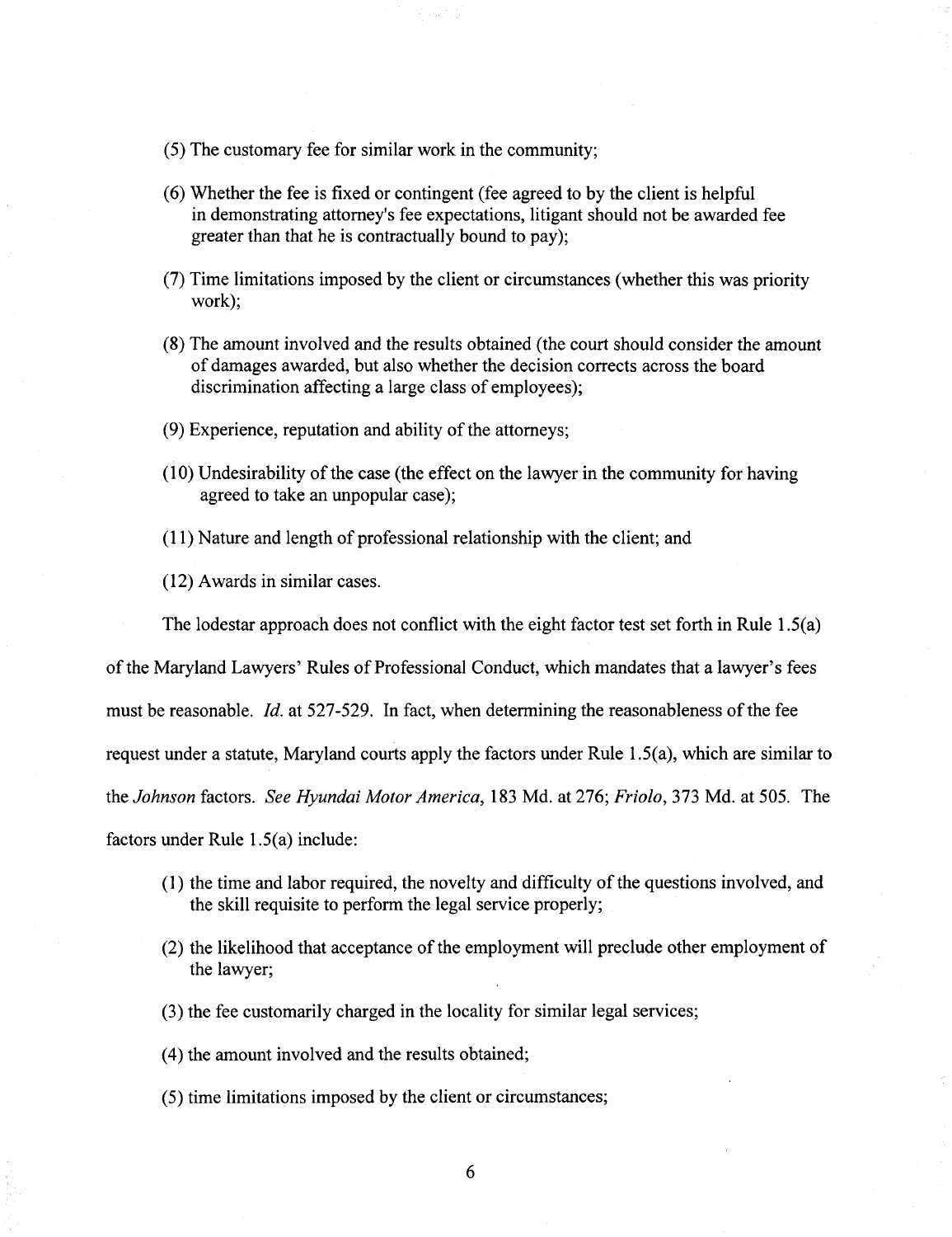$(6)$  the nature and length of the professional relationship with the client;

(7) the experience, reputation, and ability of the lawyers performing the services; and

(8) whether the fee is fixed or contingent.

However, the *Friolo I* court acknowledged that where Rule 1.5(a) limits what an attorney can recover (e.g., it is a violation of the rule for the attorney's stake in the result to exceed the client's stake), this kind of limit "may well clash with the public policy behind statutory feeshifting provisions" which is to incentivize individuals to hire private counsel even if it is to seek relatively small amounts. Friolo, 373 Md. at 528. Therefore, the Friolo I court advised that when determining the reasonableness of the fee, courts should keep in mind the legislative intent behind fee shifting statutes, which is "to enable private parties to obtain legal help in seeking redress for injuries resulting from the actual or threatened violation of specific . . . laws," and to allow plaintiffs "to engage a lawyer based on the statutory assurance that he will be paid a reasonable fee." *Id.* at 526.

There is no dispute that fee applicant has the burden of proof. The party seeking fees bears the burden of establishing entitlement to an award and documenting the appropriate hours expended and hourly rates. Hensely, 461 U.S. at 437. The party requesting fees should exercise "billing judgment" with respect to hours worked, and should maintain billing time records so that the reviewing court can identify distinct claims. Id. Counsel seeking fees is not required to record in great detail how each minute of his time was expended, but should at least identify the subject matter of his time expenditures. *Id.* at n. 12.

 $\overline{7}$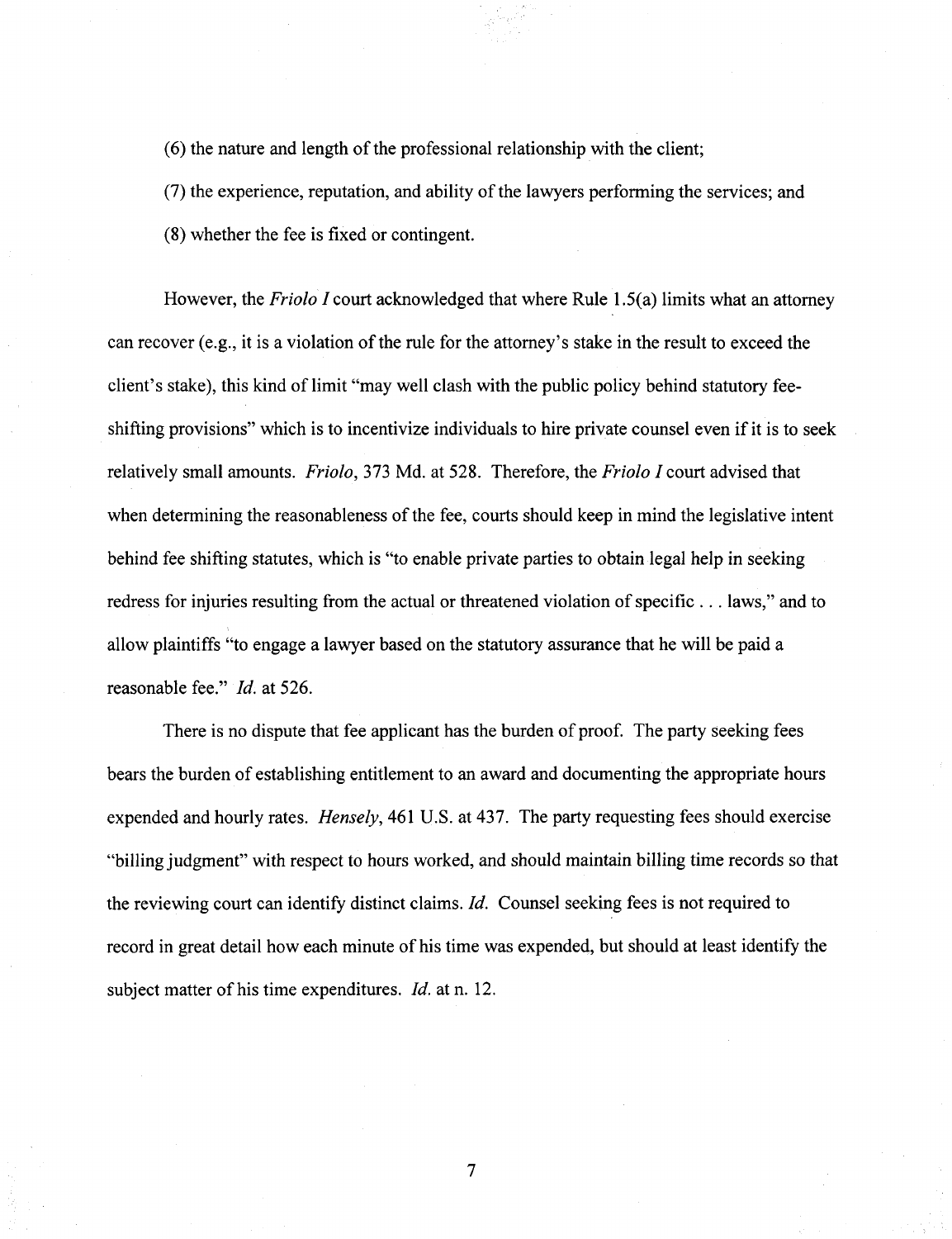III.

# Entitlement to Attomey's Fees and Costs

The plaintiff claims he is entitled to attomey's fees and costs under Md. Code Ann., State Gov't, §20-1202(d) and Md. Rule 2-703. Section 20-1202(d), a remedial statute, provides:

In a civil action under this section, the court may award the prevailing party reasonable attomey's fees, expert witness fees, and costs.

## Lodestar Calculation

The plaintiff has met his burden of proof in this case. In support of his fee request, the court finds that the plaintiff has submitted itemized billing statements from counsel showing a detailed description of the nature of the work performed, the timekeeper, the timekeeper's hourly rate, the amount of time expended, the date on which the work was performed, and the amount actually charged. The court has reviewed every legal memoranda, exhibit, and affidavit submitted by the parties. The court finds the information submitted by the plaintiff to be detailed and informative. As part of his petition, the plaintiff submitted: (a) billing statements itemizing the legal fees incurred, (b) billing statements itemizing the costs incurred, (c) a declaration of Michael L. Rowan, the plaintiff's expert, in support of the plaintiff's fee request, (d) a declaration of Thomas J. Gagliardo, an employment law attomey, supporting the reasonableness of the plaintiff's fee request, (e) a declaration of Adam Augustine Carter, the plaintiff's counsel, in support of the fee request, and  $(f)$  evidence of the settlement discussions between the parties.

#### Time and labor required

The defendant forced this case to go to trial. At least on four different occasions, counsel for the plaintiff made settlement offers to the defendant: the first for \$700,000, the second for \$699,000, the third for \$400,000, and the fourth for \$450,000. The defendant responded with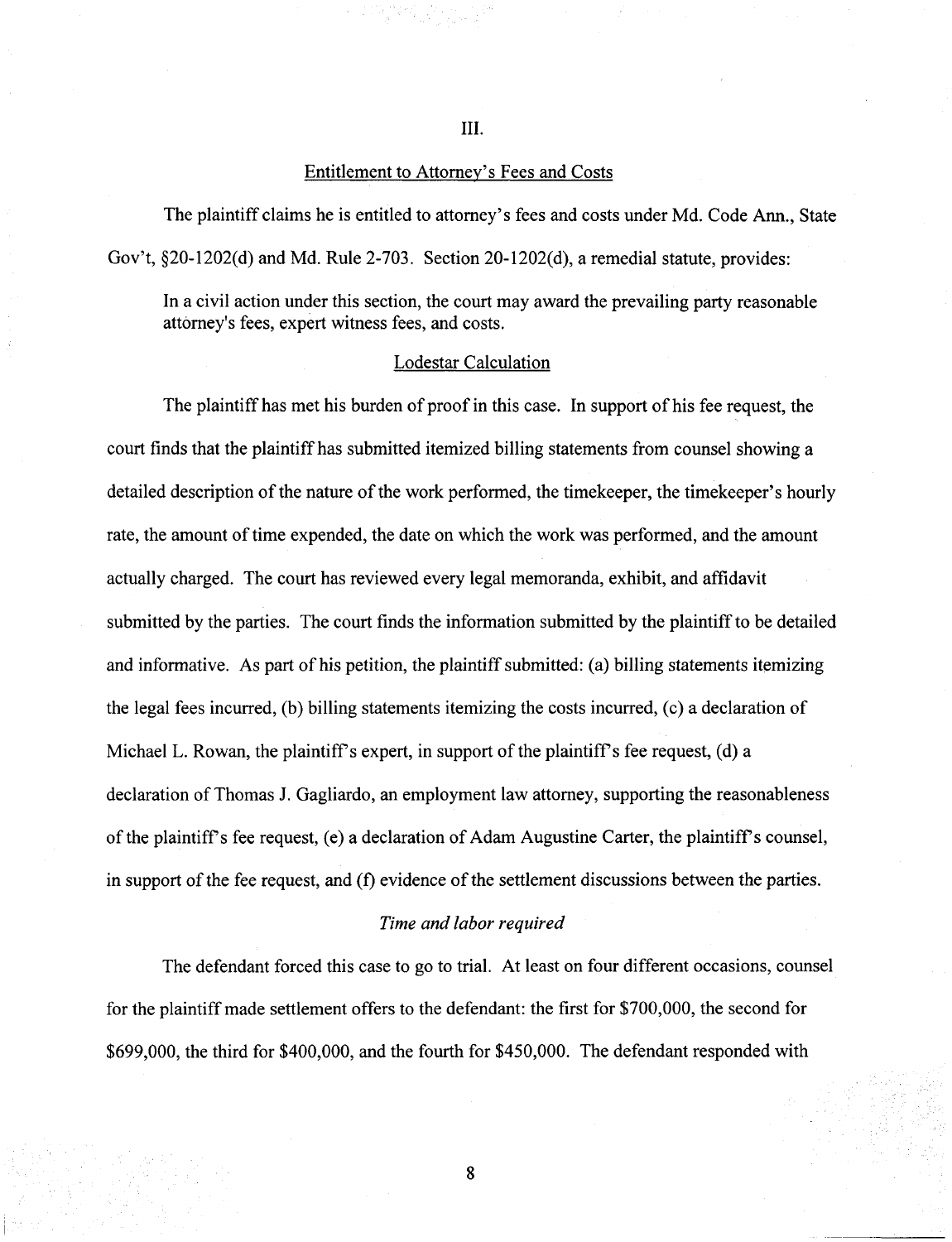unrealistic counter-offers: the first for \$1,000, and the second for \$50,000. The defendant drove this case to trial by failing to engage in meaningful settlement discussions.

Further, this case was intensely litigated from both sides from the moment the complaint was filed. The parties engaged in extensive and substantial discovery and investigation, which included the review of 251,072 pages of documents. The parties litigated discovery disputes through the defendant's motion for a protective order, and the plaintiff's motion to compel, on which the court held a hearing. The court also held hearings on the defendant's motions to file certain motions under seal, and a defendant's motions in limine. The parties also litigated a heavily briefed motion for summary judgment filed by the defendant. Even after the court granted summary judgment in favor of the defendant as to the discrimination claim, the case proceeded to a five-day jury trial on the remaining retaliation claim.

In the brief submitted to the court opposing the plaintiff's fee petition, the defendant did not specifically challenge the amount of time the plaintiff's counsel employed on the case. However, at the hearing on May 20, 2015, the defendant challenged the time required to litigate this case through the testimony of the defendant's expert. Barton Moorstein, an expert whom the defendant disclosed to the plaintiff only two days before the May  $20^{th}$  hearing.

Mr. Moorstein is an attorney who has been practicing law in Montgomery County for at approximately 33 years. He has a civil litigation practice of two attomeys, and does not have an office in the District of Columbia, where the plaintiff's counsel's firm (The Employment Law Group) is located. Mr. Moorstein opined that the 30-35 hours the plaintiffs counsel spent drafting the complaint was unreasonable, and that instead 10 hours would have been more appropriate for this task. Similarly, Mr. Moorstein opined that the 64 hours the plaintiffs counsel spent responding to the defendant's motion for summary judgment was unreasonable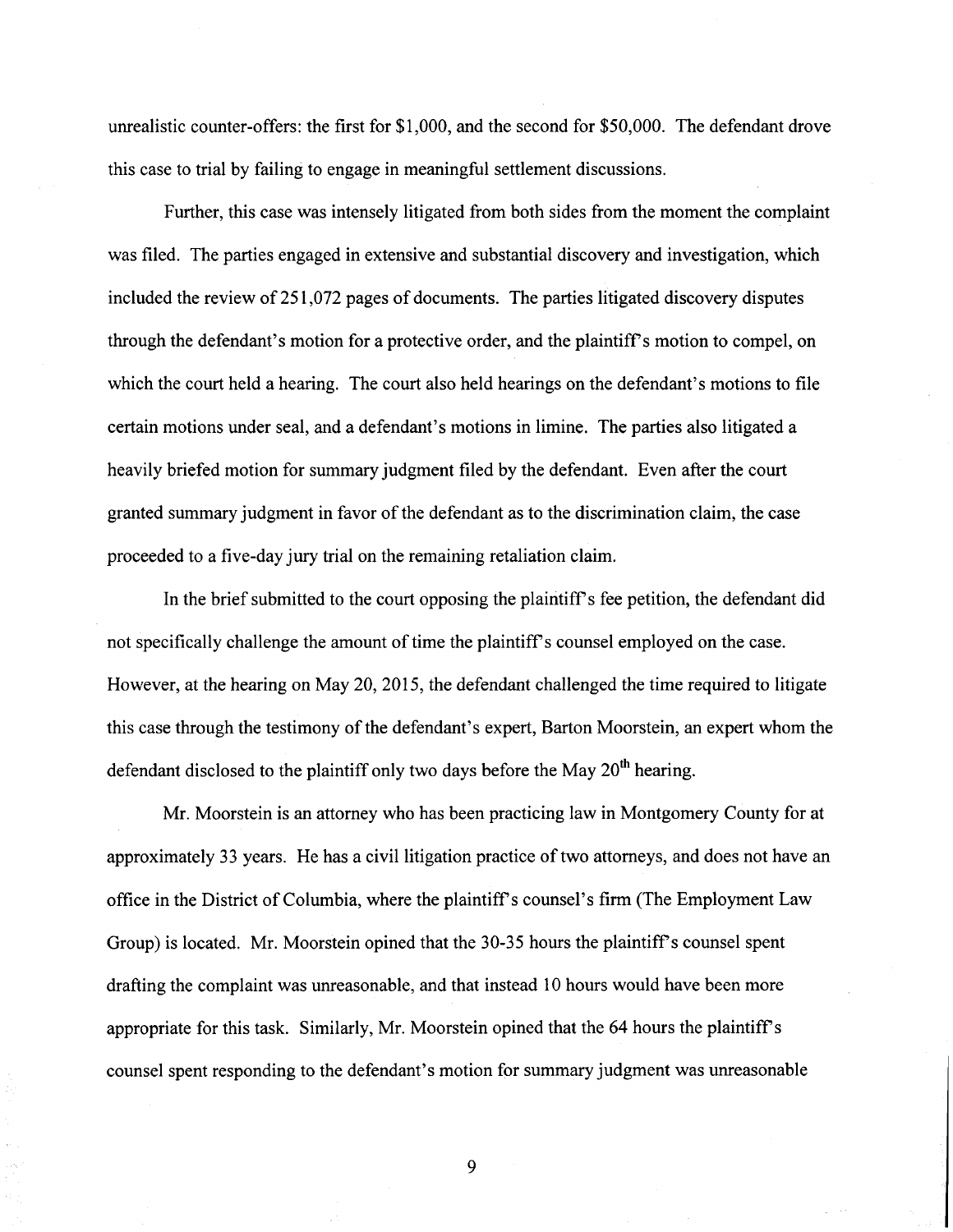and that instead, 30-35 hours would have been more appropriate for this task. Mr. Moorstein also opined that the 135 hours the plaintiff's counsel spent on trial preparation during the eight days before trial was unreasonable, and that instead, 5-7 hours per day would have been more appropriate. Mr. Moorstein opined that spending 17-18 hours per day during the trial week was unreasonable, and that  $10-12$  hours would have been reasonable.<sup>4</sup> Mr. Moorstein also testified that billing at \$520 per hour for the  $5<sup>th</sup>$  day of trial, when the jury was deliberating, was unreasonable. Mr. Moorstein further opined that the amount of time the plaintiff s counsel spent preparing the fee petition was unreasonable.

The court does not find Mr. Moorstein's testimony to be persuasive. Walker v. Grow, 170 Md. App. 255, 275 (2006) ("Even if a witness is qualified as an expert, the fact finder need not accept the expert's opinion. . . . The trier of fact may believe or disbelieve, accredit or disregard, any evidence introduced.") The court finds, however, that the declaration of Michael L. Rowan, dated April 8, 2015, is reliable and credible. Mr. Rowan, who was retained as the plaintiffs expert, has been in private practice at Quinn & McAuliffe since 1995, and has direct experience with fee litigation in complex litigation cases. Mr. Rowan opined that the hours spent on this case, after reducing \$10,573 in the exercise of sound billing judgment, were reasonable and appropriate in this kind of complex litigation.

## Hourly Rates

In support of his fee request, the plaintiff points to the declaration of Mr. Rowan, who opined that the rates in this case were reasonable and consistent with the prevailing market rates for complex civil litigation in Montgomery County.

<sup>&</sup>lt;sup>4</sup> The court disagrees with the opinion that the trial days were excessively long. Trial days were long in this case because this court made the parties try a two-week trial in one week.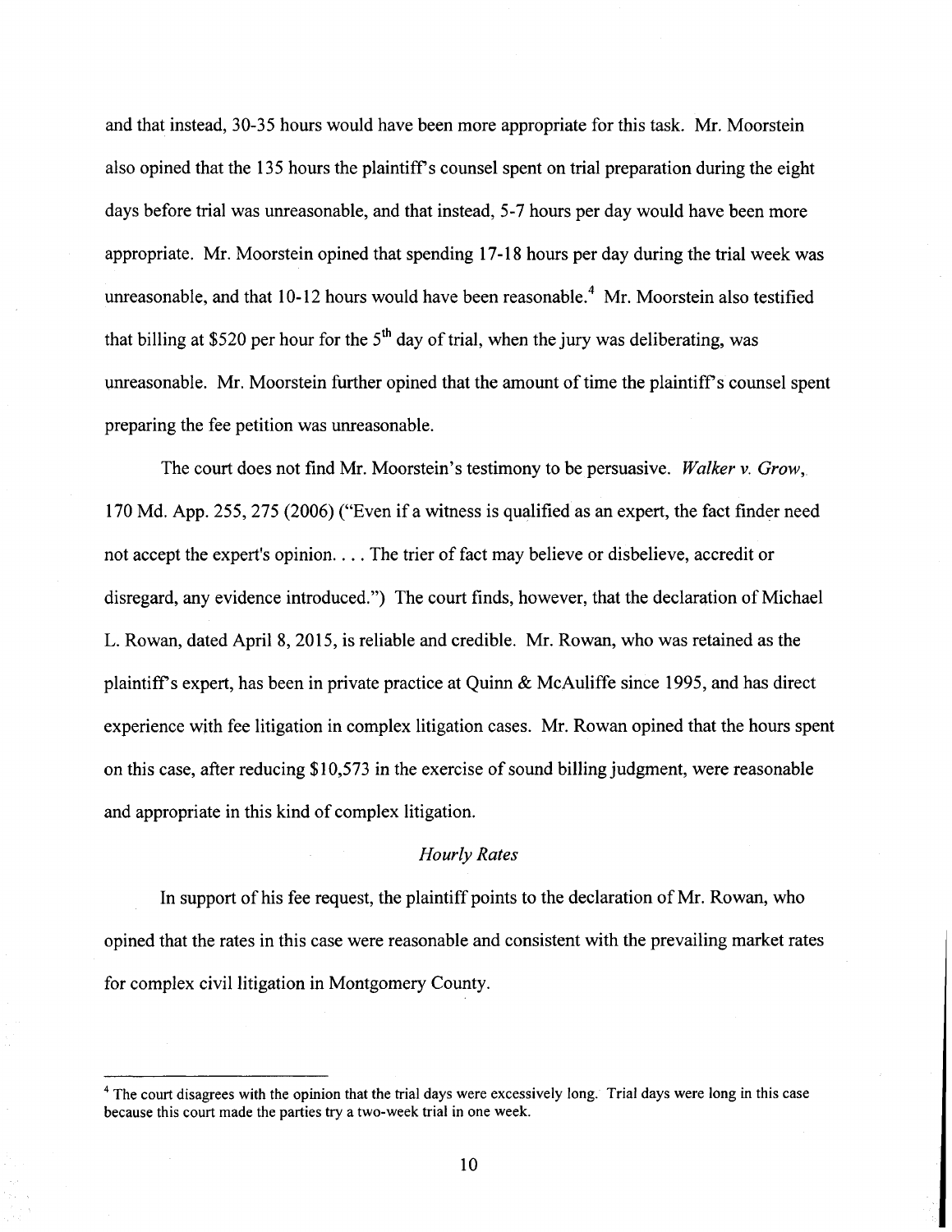In its opposition, the defendant argues that the plaintiff's hourly rates are unreasonable because: (a) it includes fees for non-lawyers (law clerks), (b) reliance on the Laffey Matrix is misplaced because this matrix applies to hourly rates in Washington, D.C. instead of Montgomery County, where this case was litigated, (c) the plaintiff's reliance on the declaration of Michael Rowan and Thomas J. Gagliardo is misplaced since these two experts were not aware that Maryland courts have rejected the Laffey Matrix for guidance on rates outside of Washington, D.C, and these two experts failed to cite any case law supporting their positions that the Laffey Matrix applies in this case. Instead, the defendant proposes that this Court should cap the plaintiffs fees based on Section 3 of Appendix B ofthe Local Rules for the District of Maryland ("Appendix B"). The defendant then proposes that based on Appendix B, the plaintiff's legal fees request should be reduced by \$38,990.21.

In his reply, the plaintiff argues that: (a) across-the-board reduction in fees, as the defendant proposes, is an inappropriate response to a fee petition, (b) this Court is not bound by Appendix B, which offers guidance to federal courts in Maryland, (c) Mr. Rowan is familiar with the market for attomey's fees in Montgomery County since this is where he litigates, and (d) paralegal and law clerk fees are not barred by Friolo I, and are allowed under Md. Code Ann., State Gov't, §20-1202(d).

The court finds that the fees for non-lawyers (law clerks) are reasonable and recoverable. The defendant cites to Sterling v. Atl. Auto. Corp., No. 235718, 2005 WL 914348 (Md. Cir. Ct. Feb. 17, 2005), where the court determined that under *Friolo I*, in a retaliation case, the plaintiff could not recover legal fees for non-lawyers. Sterling v. Atl. Auto. Corp., No. 235718, 2005 WL 914348, at \*8 (Md. Cir. Ct. Feb. 17, 2005). This court disagrees with the approach taken in Sterling regarding fees for non-lawyers. In Friolo I, the court excluded fees for non-lawyers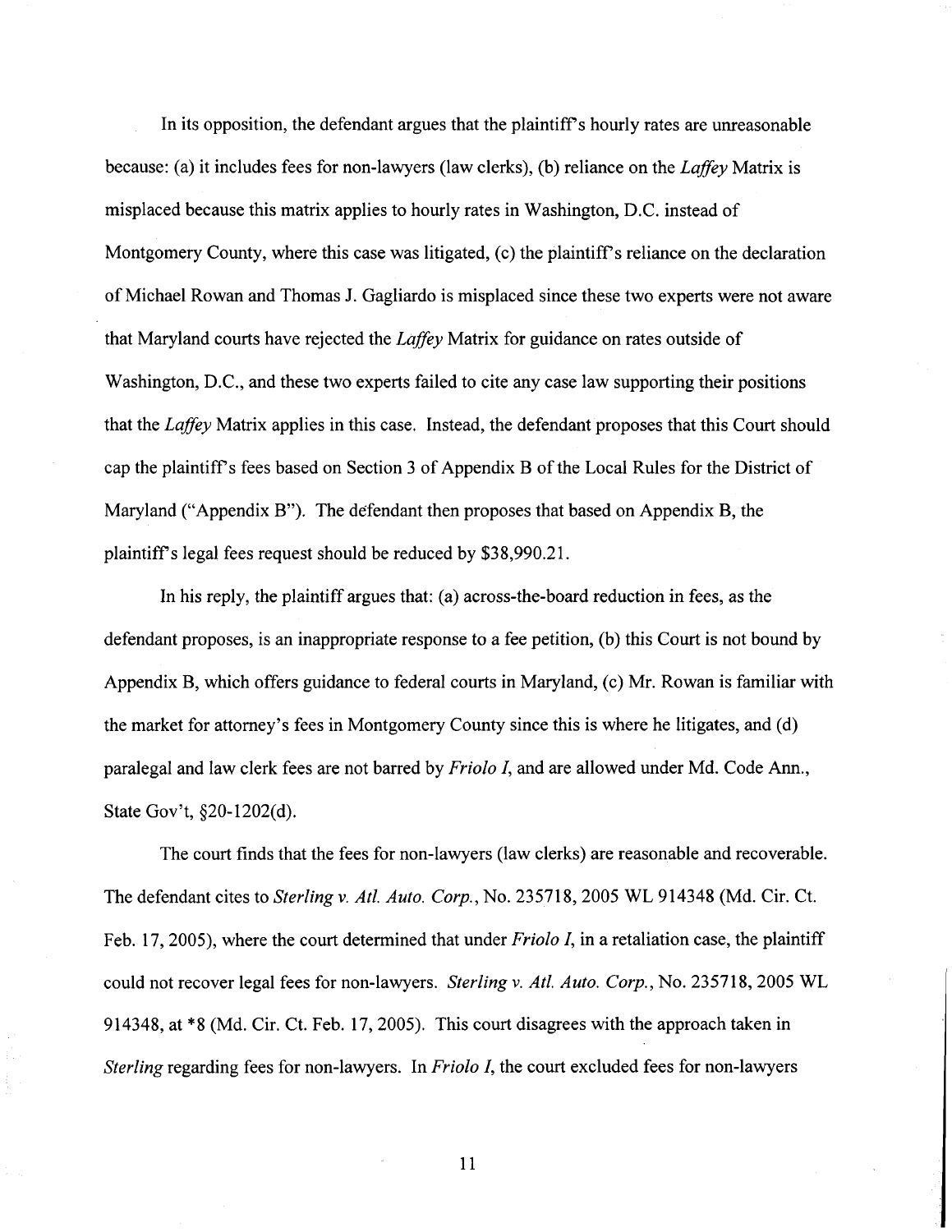because under the Wage and Hour Law and the Payment Law, only reasonable "counsel fees" were recoverable. Friolo I, 373 Md. at 530. In support of this decision, the Friolo I court pointed to the legislative history behind the wage statute, which demonstrated that a request was made to allow paralegal fees and it was rejected.

Friolo Ts exclusion of fees for work performed by law clerks is not controlling here because the plaintiff is not seeking attorney's fees under the Wage and Hour Law and Payment Law. The defendant has failed to cite any binding case law or persuasive legislative history supporting the proposition that under Md. Code Ann., State Gov't, §20-1202(d) and Md. Rule 2- 703, fees for law clerks cannot be awarded. The court is persuaded that in this case, the fees for the work performed by the law clerks are recoverable because the law clerks engaged in tasks traditionally performed by an attorney. "Fees for work performed by paralegals are generally recoverable, but only 'to the extent they reflect tasks traditionally performed by an attomey and for which the attorney would customarily charge the client." *Kabore v. Anchor Staffing, Inc.*, No. L-10-3204, 2012 WL 5077636, at \*4 (D. Md. Oct. 17, 2012) (citing to *Hyatt v. Barnhart*, 315 F.3d 239, 255 ( $4^{\text{th}}$  Cir. 2002)). In this case, the law clerks performed legal work, as opposed to purely clerical work, for which an attorney would customarily charge the client.<sup>5</sup> As a result, the fees charged for the work performed by the law clerks, at a rate of \$150 per hour, are recoverable.

Both sides have argued whether the Laffey Matrix, maintained by the U.S. Attomey for the District of Columbia, applies in this case. The court finds that the Laffey Matrix is neither binding nor persuasive authority in this case. In Friolo I, the Court of Appeals declared that

 $<sup>5</sup>$  For example, James Crosland, a full-time litigation law clerk at the Employment Law Group, on February 6, 2014,</sup> billed time for the work he performed drafting the complaint. On February 3, 2015, Mr. Crosland billed time for the work he performed drafting jury instructions. On February 4, 2014, Mr. Crosland billed time for the work he performed drafting the pre-trial statement.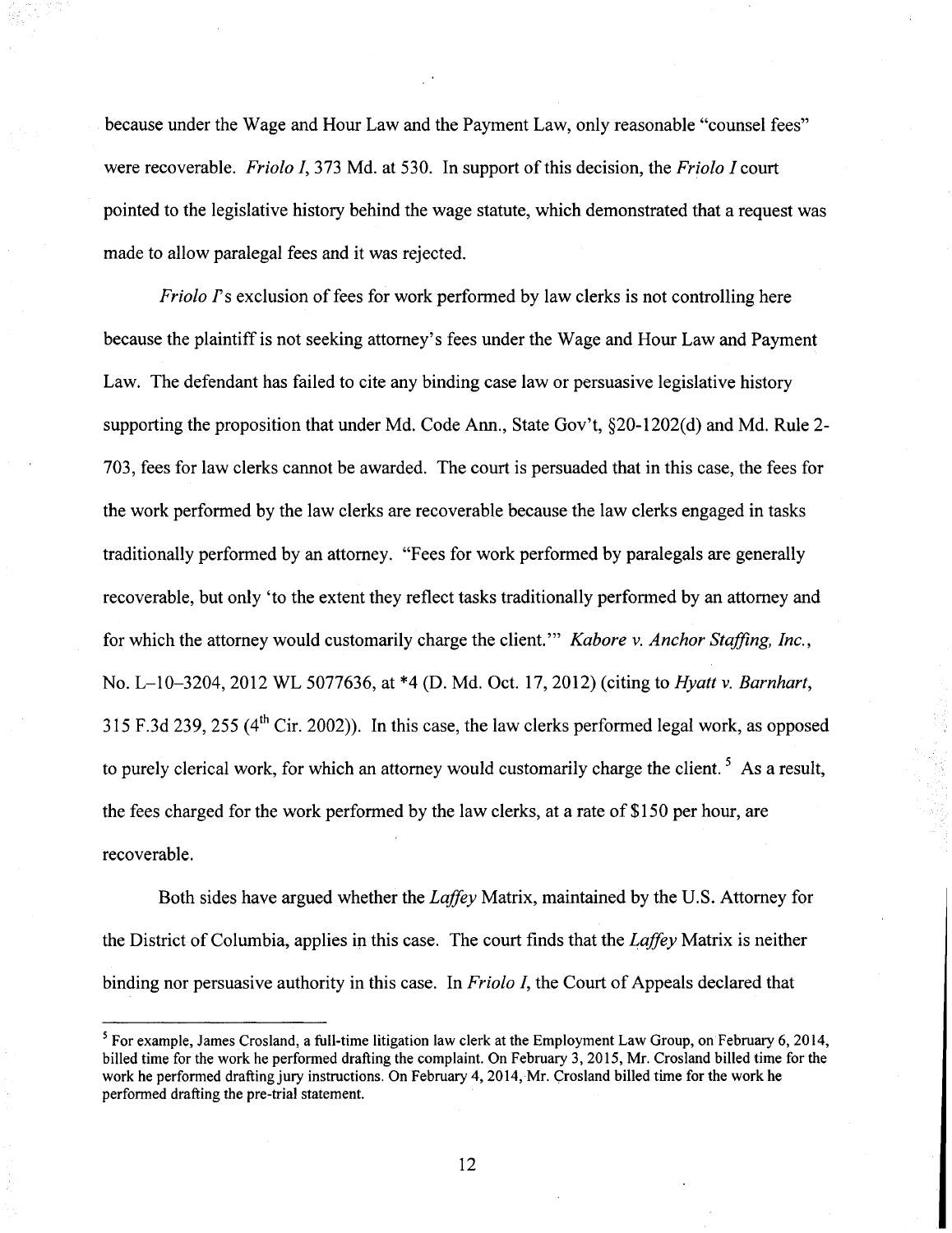Maryland courts were not bound to any matrix "adopted by out-of-State courts or agencies." Friolo, 373 Md. at 530. Instead, Maryland courts "must be guided by the nature of [the] case and the relevant issues it present[s] and by the rates or other fee arrangements common in the community for similar kinds of cases." Id.

This court also concludes that the federal District Court of Maryland fee schedule, found in Appendix B of the Local Rules for the District of Maryland, is not persuasive in this case. That schedule was last modified in 2008 and is based largely on rates then charged in Baltimore. In addition, federal judges and magistrate judges do not invariable follow this fee schedule in complex cases such as this one.

In this case, the court will determine, based on all the relevant evidence as well as the court's experience in similar cases, the reasonableness of the hourly rates. <sup>6</sup> As former Judge Joseph Murphy has stated, along with other competent evidence, "the chancellor may rely on his own knowledge and experience in appraising the value of an attorney's services." *Milton Co. v.* Council of Unit Owners of Bentley Place Condo., 121 Md. App. 100, 121 (1998) (quoting Foster v. Foster, 33 Md. App. 73, 77 (1976)). The court finds that the relevant legal community in this case is the Washington, D.C. metropolitan area, which includes northem Virginia, Washington D.C, and Montgomery County. The court finds that based on the hourly rates charged in the Washington, D.C. metropolitan area, the rates charged here for partners, associates, and law clerks were reasonable.

This court recently had occasion to consider the question of reasonable hourly rates in complex cases. In Lyon Villa Venetia LLC, et al v. CSSE Mortgage LLC, et al, 2015 MDBT 1 (Feb. 19, 2015) (contractual fee-shifting case), this court found that discounted blended rates of

 $<sup>6</sup>$  At the hearing on May 20, 2015, the defendant agreed that the court could consider its knowledge of similar cases</sup> when evaluating the reasonableness of the fees and costs.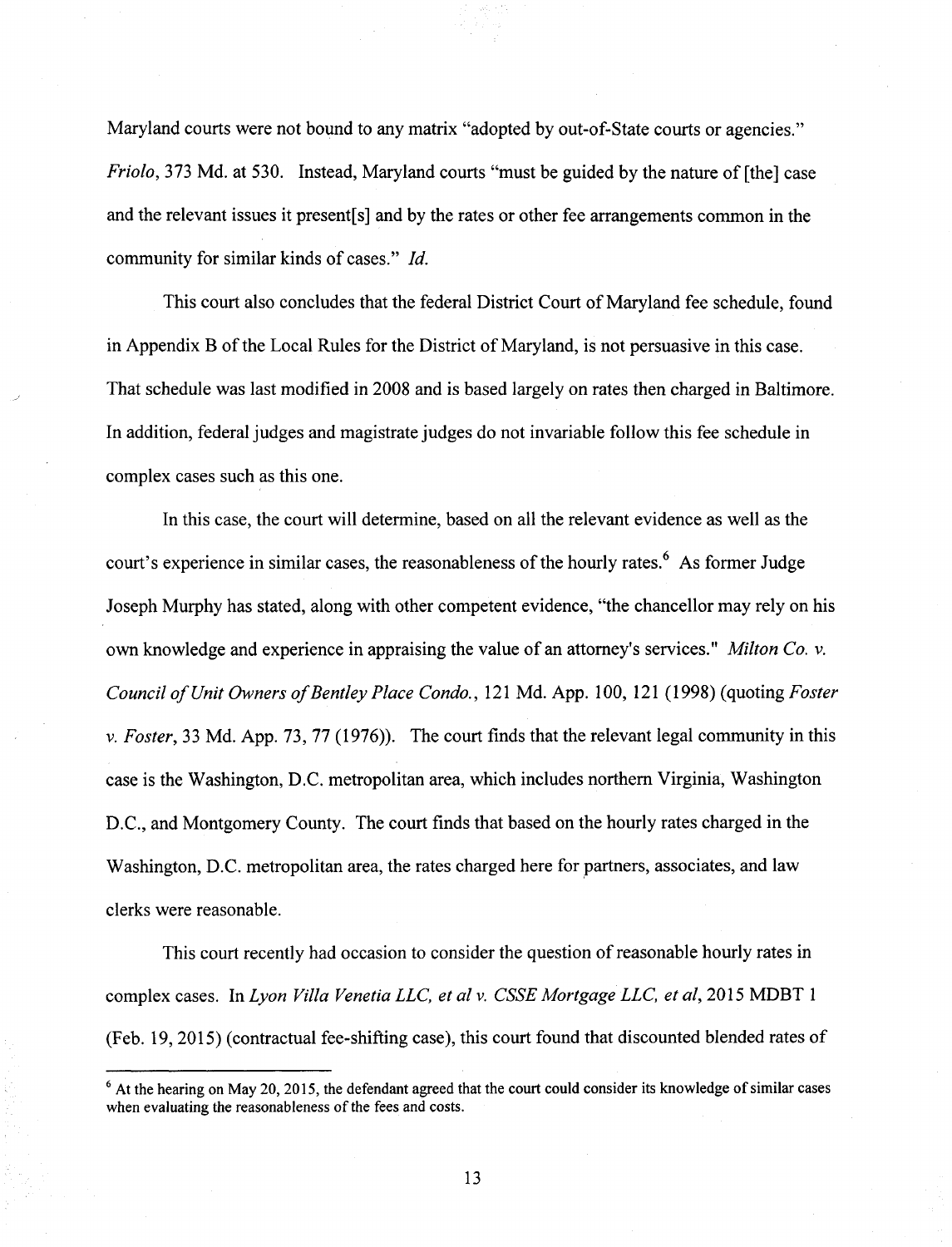\$600 per hour for partners and \$500 per hour for associates were reasonable. Similarly, in White Flint Express Realty Limited Partnership LLLP v. Bainbridge St. Elmo Bethesda Apartments, LLC, 2014 MDBT 1 (April 3, 2014) (contractual fee-shifting case), this court found that rates of \$725 per hour and \$625 per hour for partners were reasonable, and that \$495 per hour and \$485 per hour for senior associates were reasonable. In this case, the hourly rates charged for partners and associates are lower than what this court has found reasonable in Lyon Villa Venetia and White Flint. The hourly rates charged in this case were as follows: \$520 per hour for Adam Carter (Principal and Lead Counsel), \$460 per hour for R. Scott Oswald (Managing Principal) and Nicolas Woodfield (Principal), and \$255 per hour for associates.

In reaching the conclusion that the hourly rates charged here are reasonable, the court also considers for guidance, that the federal courts in the Eastern District of Virginia, in complex civil cases, have found hourly rates for partners between \$685 - \$625 and hourly rates for associates of \$525 - \$495 to be reasonable. See, e.g., Taylor v. Republic Services, Inc., No. 1:12- CV-00523-GBL, 2014 WL 325169, at \*5-6 (E.D. Va. Jan. 29, 2014); Tech Systems, Inc. V Lovelen Pyles, No. l:12.CV-374, 2013 WL 4033650, at \*7 (E.D. Va. Aug. 6, 2013) (\$475 held to be reasonable hourly rate for partner work); Vienna Metro LLC v. Pulte Home Corp., No. 1:10 cv-00502 (E.D. Va. August 24, 2011). See also SunTrust Mortg., Inc. v. AIG United Guar. Corp., 933 F. Supp. 2d 762, 773-74 (E.D. Va. 2013) (\$695 held to be a reasonable rate for partner work in the Richmond, Virginia area).

This court's experience for a decade in complex cases in Montgomery County, including in employment discrimination cases, confirms that experienced lawyers handling similar complex legal matters in this court routinely charge hourly rates akin to those charged by the plaintiff's firm. The court also finds that the plaintiff's counsel appropriately employed more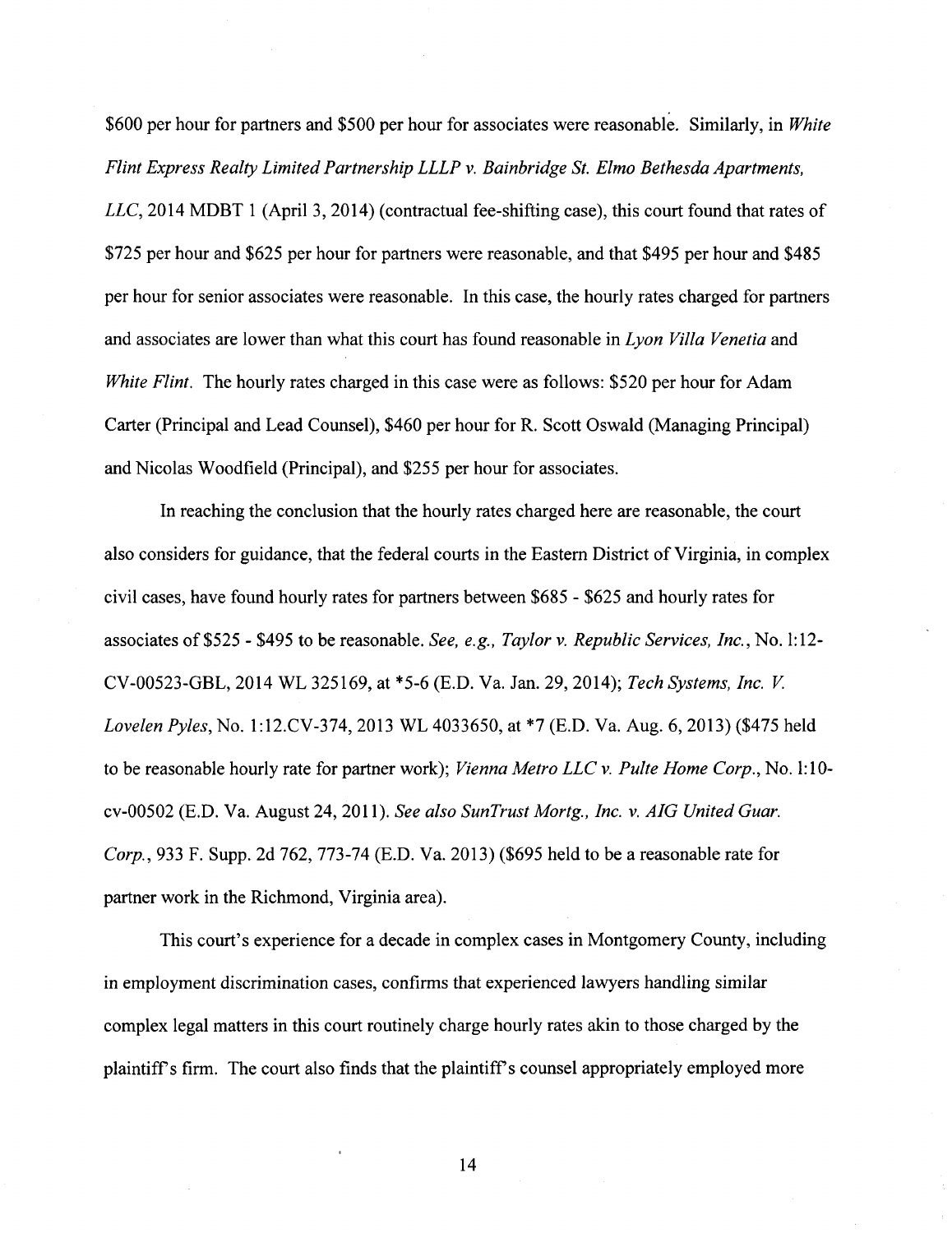junior attomeys, including law clerks, with a lower billing rate, to assist lead counsel during the litigation. For all these reasons, the court is persuaded that the hourly rates charged in this case are reasonable.

### Adjustments

After determining that under the lodestar approach, the time spent by the plaintiff's counsel and the hourly rate charged are reasonable, the court must consider whether any adjustments are necessary to the fee request. As set forth below, after considering the relevant factors, the court has determined that no upward or downward adjustment is merited.

# The plaintiff achieved excellent results

The plaintiff contends that he is the prevailing party because he obtained an \$830,000 verdict in his favor, which was almost the full amount of damages the plaintiff asked the jury to award him. The defendant's position is that the plaintiff only achieved partial or limited success because the plaintiff only succeeded as to the retaliation claim because the discrimination claim was dismissed on summary judgment. In addition, the defendant contends that the retaliation and discrimination claims are unrelated because they do not involve a common core of facts or related legal theories. Accordingly, the defendant contends that the plaintiff's fee petition should be limited to the work performed on the retaliation claim. The defendant then suggests that the fees the plaintiff incurred before the grant of summary judgment on the discrimination claim should be cut in half to represent the limited success on the claims pursued. Altematively, the . defendant proposes that even if these two claims are related, a reduction of at least 10% is warranted to account for the plaintiff's limited success. In his reply, the plaintiff's position is that that the national origin discrimination and retaliation claims are inextricably intertwined.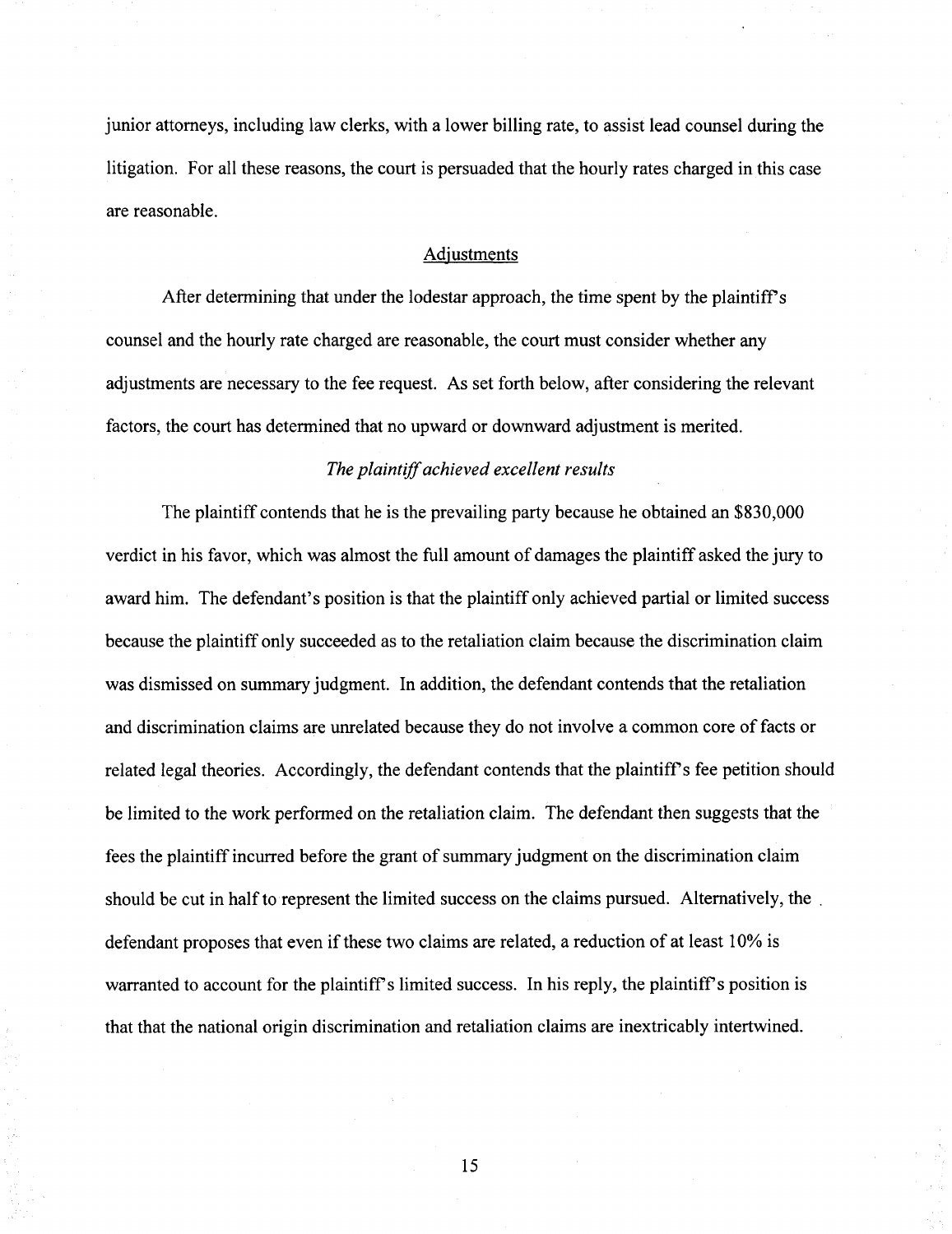The court agrees with the plaintiff that he was completely successful at trial. Under the common core of facts doctrine, derived from  $Hensley$ , the court can award full compensatory fees where an attomey may not have prevailed on each and every claim or defense but still has achieved excellent results. Ochse v. Henry, 216 Md. App. 439, 459-460 (2014) (citing Friolo I, 373 Md. at 522-25). "The doctrine removes the requirement of allocation and treats as one claims that are based on a common core of facts or related legal theories." Id. at 459. In this case, the discrimination and retaliation claims were based on a common core offacts. Under the discrimination claim, the plaintiff alleged that the defendant issued a negative performance review in 2012 because of the plaintiff's national origin. Under the retaliation claim, the plaintiff alleged that the defendant fired him in 2013 because he engaged in protected activity when he challenged the 2012 negative performance review.

The one case the defendant cites, Creech v. Rumsfeld, Civ. No. 8:03-cv-03150-AW (D. Md. Dec. 23, 2005), to support its position that the discrimination and retaliation claims are not related, is distinguishable. In Creech, the plaintiff filed both a discrimination and a retaliation claim against her employer. The court dismissed the retaliation claim on summary judgment. In its ruling on the plaintiff's motion for an award of attorney's fees, the court reasoned that the discrimination and retaliation claims were not related because the discrimination or hostile environment claim was concemed with the "long-term, severe and pervasive hostile climate" created by the plaintiff's co-worker, while the retaliation claim was concerned with the plaintiff's employer's conduct after the plaintiff filed her EEO complaint. Slip Op. at 5.

While in *Creech* the facts underlying the discrimination and retaliation claims were distinct, in this case they are not. In this case, the plaintiff's evidence related to his performance and the treatment by his supervisors before and after he engaged in protected activity, was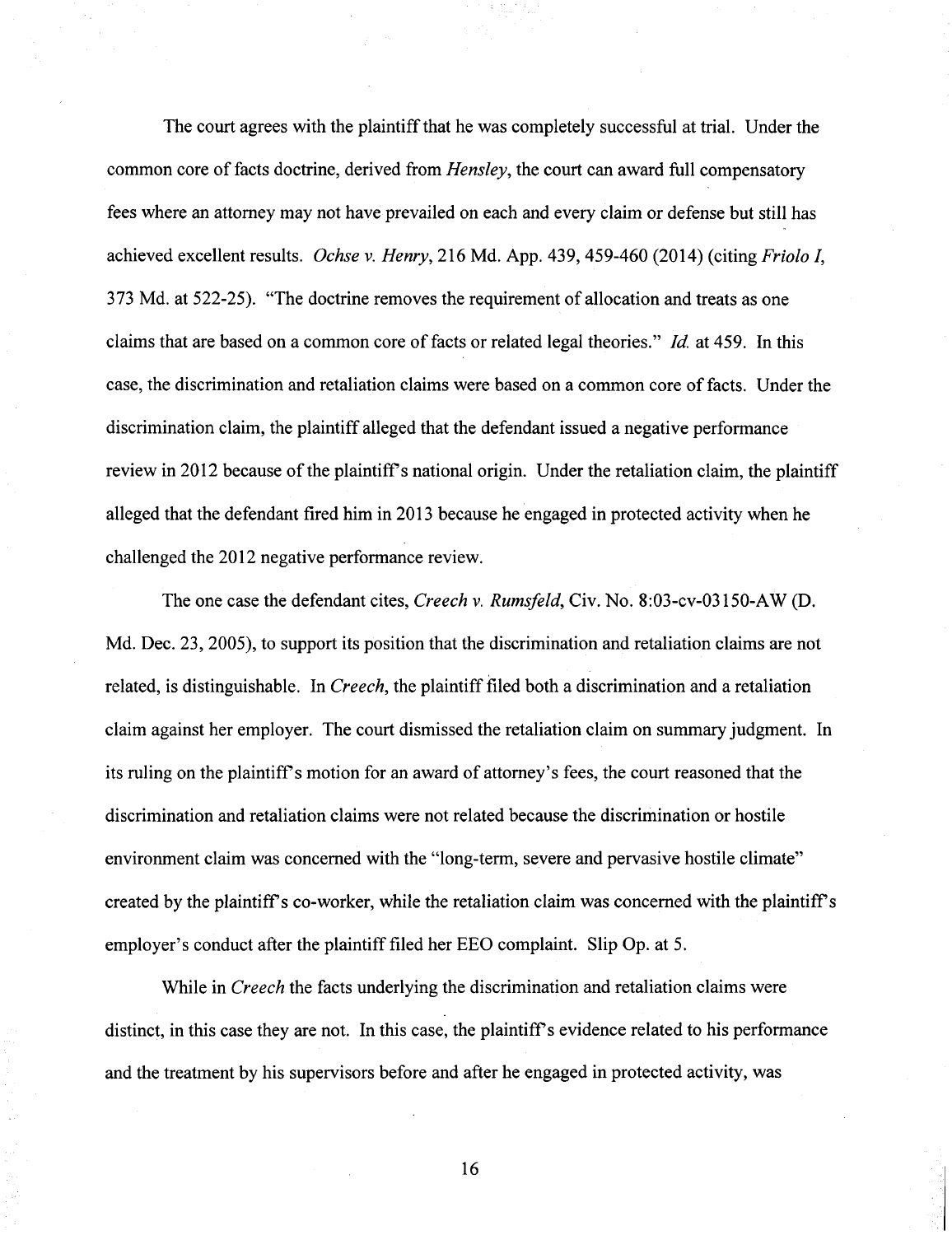important to the discrimination and retaliation claims. Although the plaintiff was not successful on the discrimination claim, the retaliation and discrimination claims are based on a common core of facts that makes it difficult to divide the hours on a claim-by-claim basis. The claims therefore, are related for purposes of the fee award. The plaintiff here obtained excellent results and is entitled to recover the entire fee award, which encompasses all hours reasonably expended on the case.

# Factors under Johnson and Rule 1.5(a)

The court will limit its discussion of the factors under *Johnson* and Rule 1.5(a) to those the court has not already considered.

## The novelty and difficulty of the question

The court finds that the discrimination and retaliation claims did not present particularly difficult legal questions. However, the court finds that the fact-intensive nature of these claims did require the parties to engage in extensive investigation and discovery in a relatively short span of time. The court is persuaded that the nature of the claims made this a complex case, and that this factor supports the court's complete award of the plaintiff s legal fees.

#### The skill required to perform the legal service properly

The court finds that this complex employment case, which went to trial rapidly, and which required extensive discovery and contested dispositive motions, also required very skilled employment lawyers in order for the plaintiff to succeed. The court finds that the plaintiff's counsel in this case was very well prepared, meticulous, and diligent. The court is persuaded that this factor supports the court's complete award of the plaintiff's legal fees.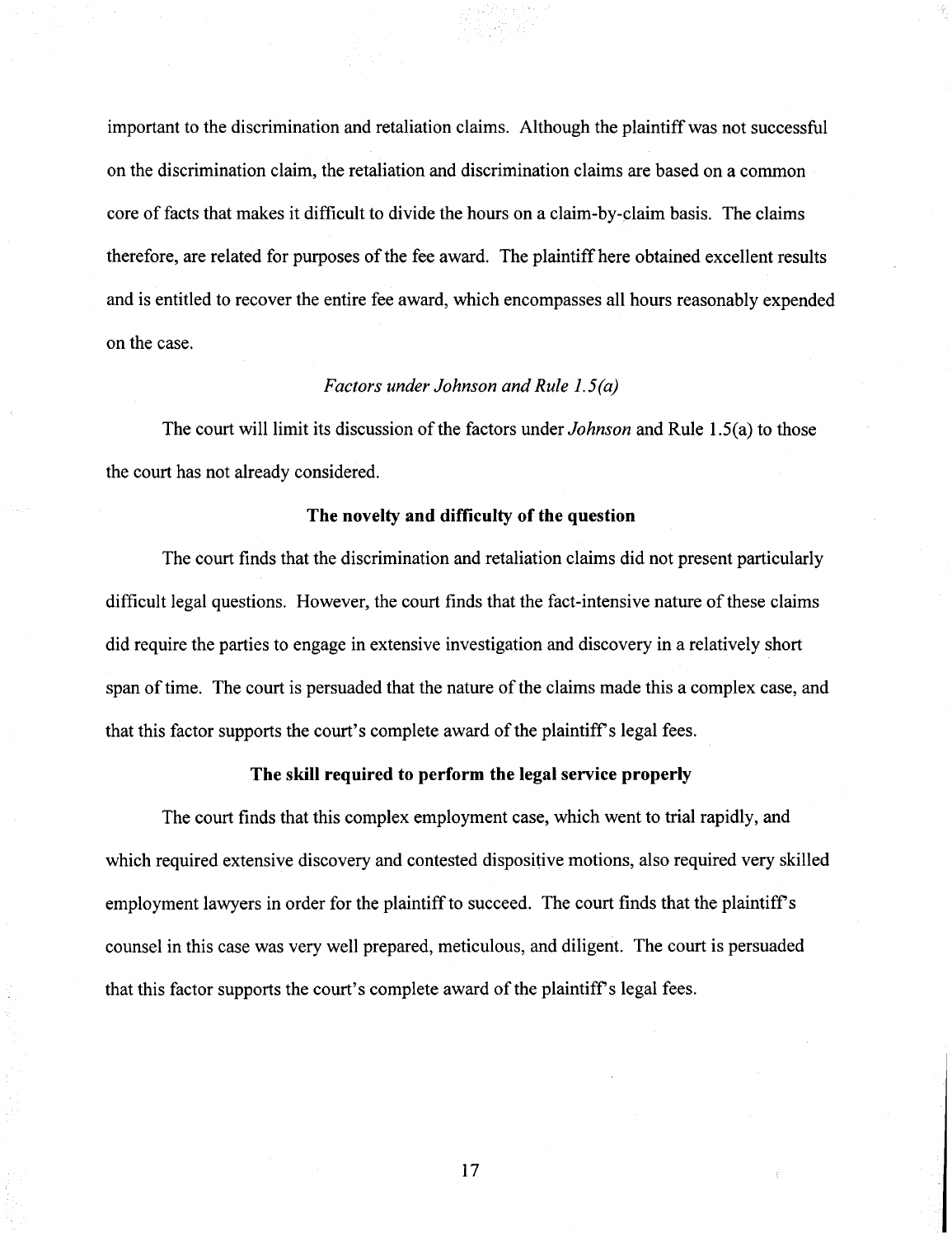# The preclusion of other employment by the attorney due to acceptance of the case

The court finds that if the plaintiff's counsel had not pursued the plaintiff's case, counsel could have been litigating other employment cases. The defendant has not articulated its position as to how this factor affects the plaintiff's fee request. The court is persuaded that this factor supports the court's complete award of the plaintiff's legal fees.

#### Whether the fee is fixed or contingent

The court finds that the plaintiff agreed to pay a fee calculated on an hourly basis. Although the terms of a fee agreement between a lawyer and his client "cannot absolve the [cjourt of its duty to determine a reasonable fee; on the other hand, an arm's length agreement, particularly with a sophisticated client, as in this instance, can provide an initial "rough cut" of a commercially reasonable fee." Wisconsin Inv. Bd. v. Bartlett, 2002 WL 568417, at \*6 (Del Ch., April 9, 2002) (Chandler, C), aff'd, 808 A.2d 1205 (Del. 2002); see Danenberg, 58 A.3d 991, 997 (Del Ch., 2012) (quoting Bartlett, 2002 WL 568417, at \*6). The court finds that the plaintiff paid all fees and costs incurred in this case, and that counsel expects to reimburse the plaintiff if the fee request is granted. The court is persuaded that this factor supports the court's complete award of the plaintiff's legal fees.

# Time limitations imposed by the client or circumstances (whether this was priority work)

The court finds that this case was priority work for everyone involved, and especially for the plaintiff who tried to settle this case and did not receive serious counter-offers from the defendant. This case was filed on May 23, 2014 and was tried less than a year later. The court finds that the plaintiff's counsel prioritized this case in a cost-efficient manner. The court is persuaded that this factor supports the court's complete award ofthe plaintiffs legal fees.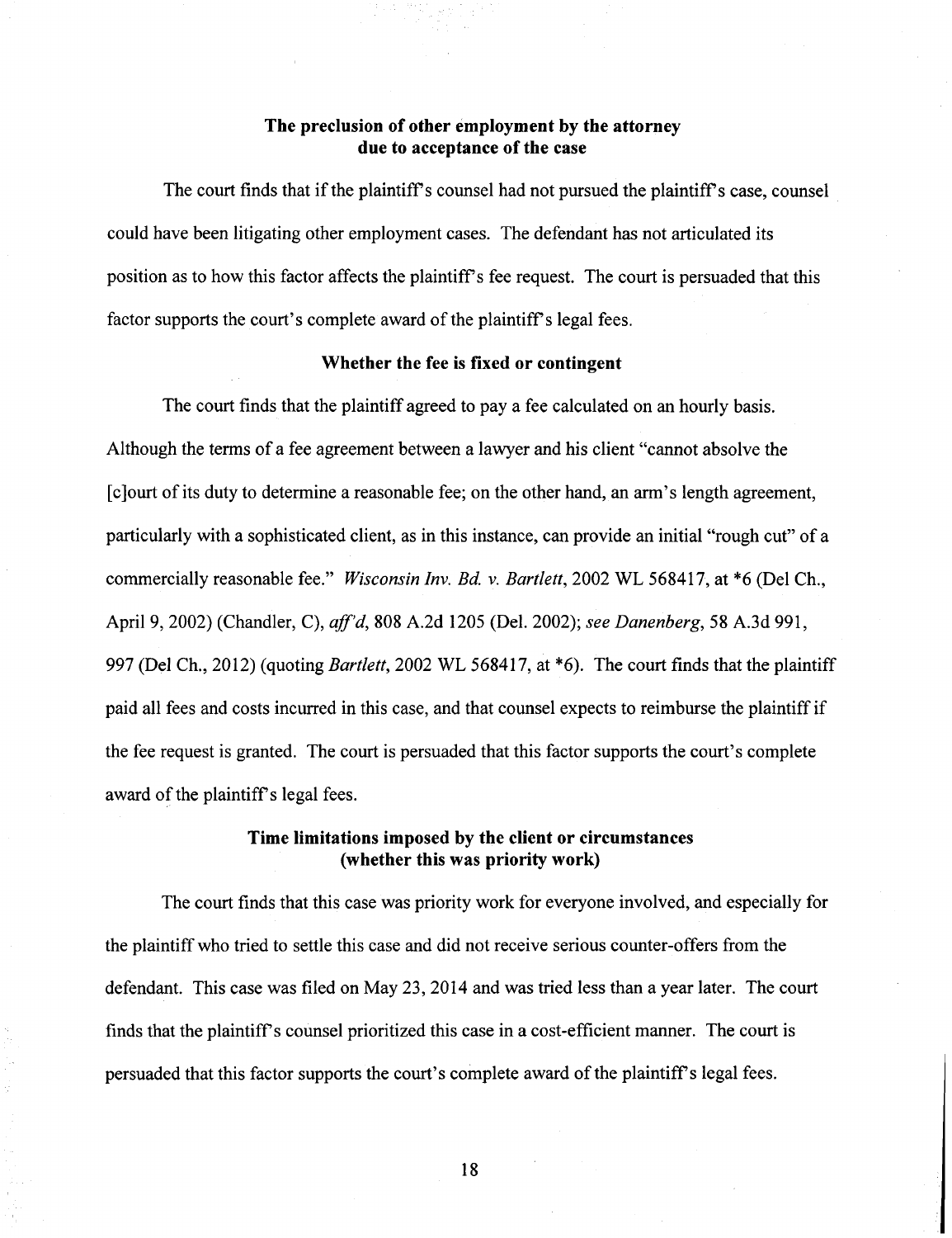### The amount involved and the results obtained

The court finds that the jury awarded the plaintiff \$830,000 in economic damages, which was very close to the amount the plaintiff requested the jury to award him. The court finds that this significant jury verdict provides an incentive to the defendant to revise its policies and actions at the workplace. The court is persuaded that this factor supports the court's complete award of the plaintiff's legal fees.

#### Experience, reputation and ability of the attorneys

The court finds that the plaintiff's counsel were experienced employment lawyers who had extensive experience litigating employment discrimination cases and pursuing appeals. The defendant has not challenged the plaintiff's counsel's skills. The court is persuaded that this factor supports the court's complete award of the plaintiff's legal fees.

## Undesirability of the case

The court finds that the attomeys who litigated this case, and lead counsel in particular, did not suffer any adverse reaction from the community for agreeing to take this case. The court finds that this factor plays a neutral role when determining whether to award the plaintiff's legal fee request.

## Nature and length of professional relationship with the client

The court finds that the plaintiff established a professional relation with his counsel as of December 10, 2013 when the engagement letter was signed. The court finds that this factor plays a neutral role when determining whether to award the plaintiff's legal fee request.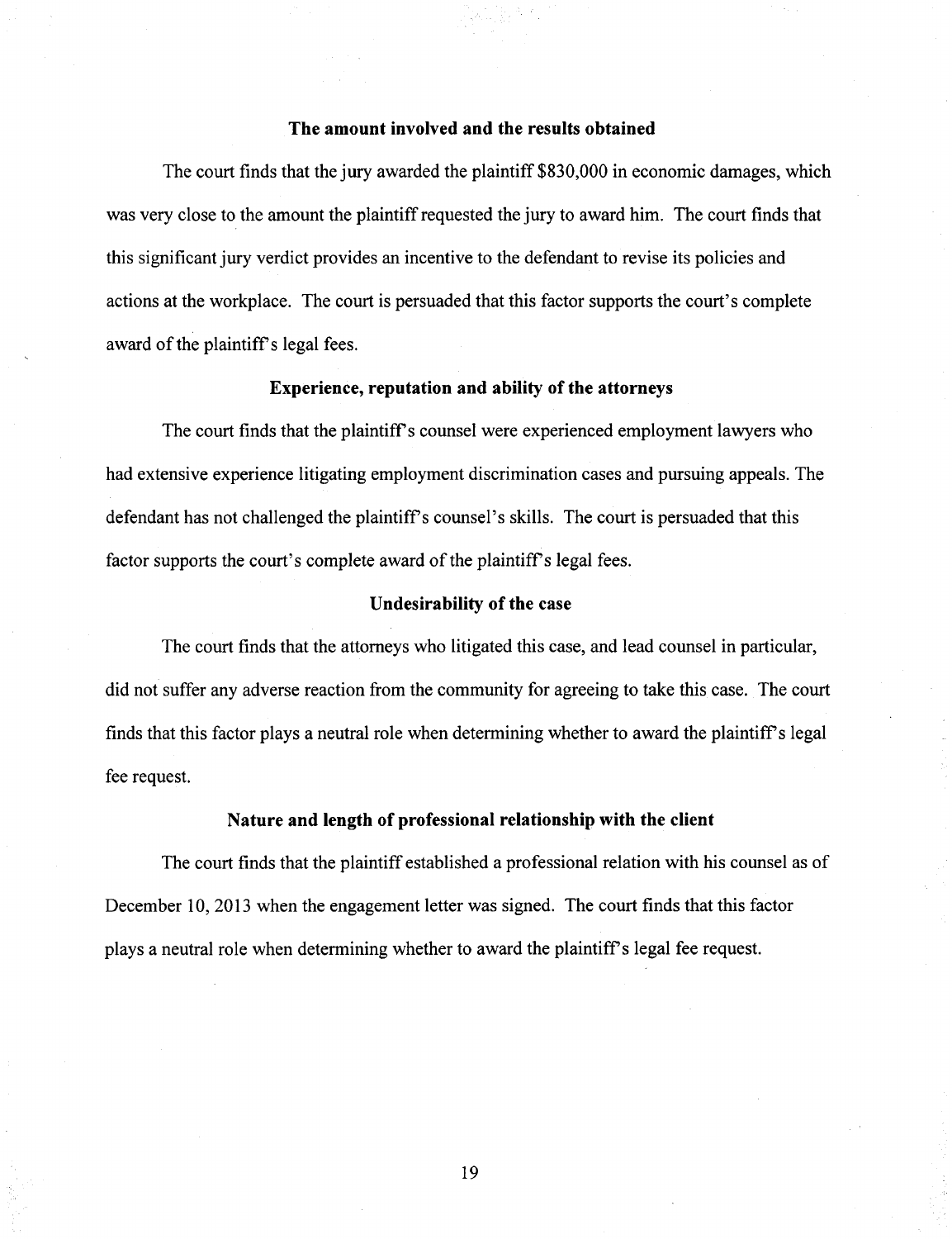## Awards in similar cases.

The court finds that the parties have not presented any persuasive evidence as to fee awards in similar cases. The court finds that this factor plays a neutral role when determining whether to award the plaintiff's legal fee request.

#### Costs

The plaintiff contends he is entitled to costs under Md. Code Ann., State Gov't, §20- 1202(d), which provides for the award of reasonable expert witness fees and costs. As part of the costs incurred, the plaintiff is also requesting investigatory fees, and the fees incurred for the courtroom technology.

In its opposition, the defendant contends that the majority of the plaintiff's costs are not recoverable. The defendant argues that as stated in the Maryland Rules Commentary, the court should exclude the post-judgment recovery of costs for depositions or expert witness fees. The defendant further argues that the plaintiff has failed to provide sufficient detail to support why the costs incurred for the private investigator, courtroom technology or legal research, should be awarded. The defendant ultimately argues that the plaintiff's recoverable costs are limited to \$7,150.99 and that therefore, \$48,781.12 are not recoverable.

Under Md. Code Ann., State Gov't, §20-1202(d), "the court may award the prevailing party . . . expert witness fees, and costs." It is established that the party that is "entitled to recover attomey's fees [is] also entitled to recover reasonable litigation-related expenses as part of their overall award." Kabore v. Anchor Staffing, Inc., No. L-10-3204, 2012 WL 5077636, at \*10 (D. Md. Oct. 17, 2012). Such costs may include "those reasonable out-of-pocket expenses incurred by the attorney which are normally charged to a fee-paying client, in the course of providing legal services." Id. (citing Spell v. McDaniel, 852 F.2d 762, 771 (4<sup>th</sup> Cir. 1988)). For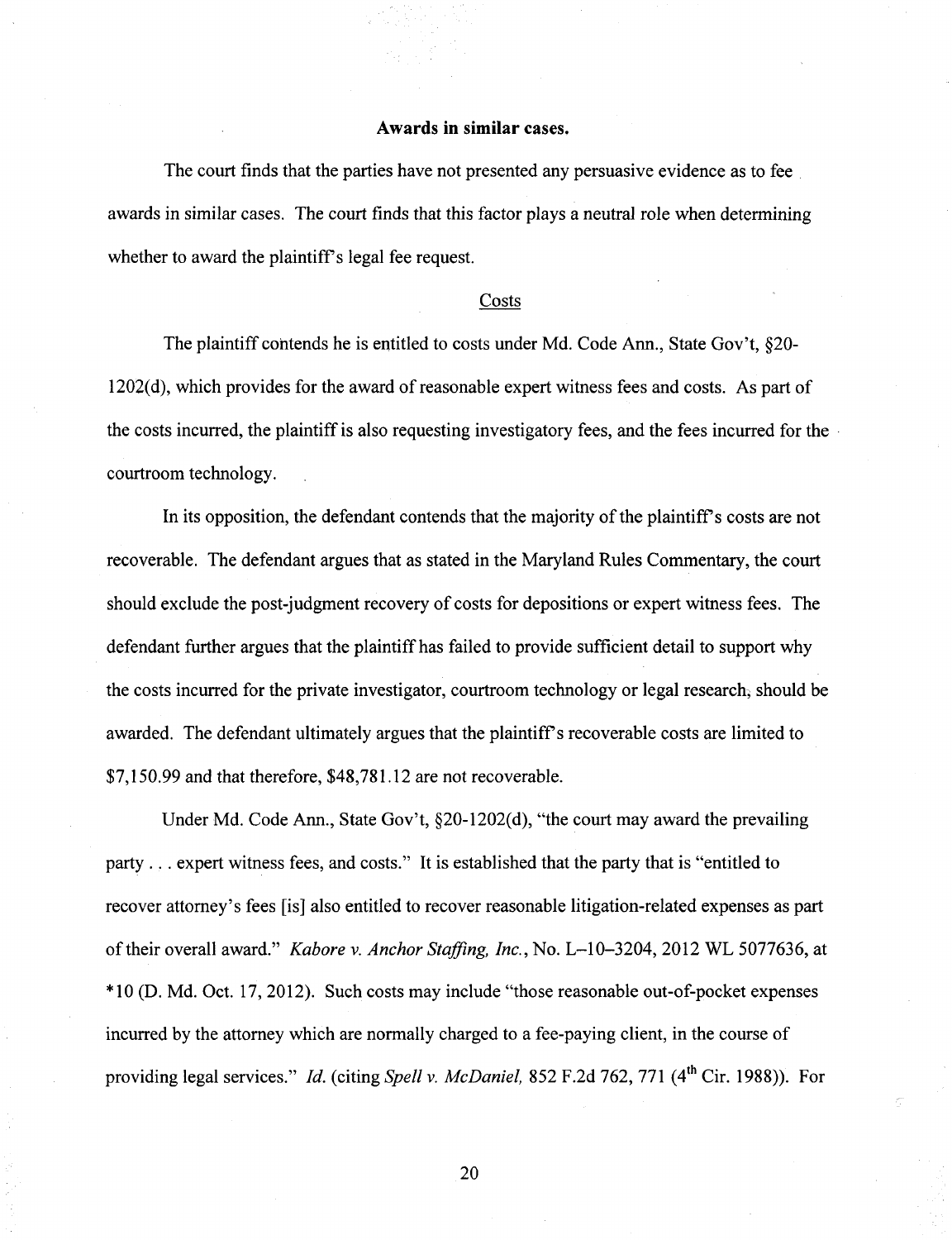example, a prevailing party may recover costs for "necessary travel, depositions and transcripts, computer research, postage, court costs, and photocopying." Id. {citing Andrade v. Aerotek, Inc., 852 F.Supp.2d 637, 644 (D. Md. 2012)).

The plaintiff is the prevailing party in this case and is entitled to recover reasonable costs. The court agrees, however, that the costs the plaintiff incurred for the private investigator in the amount of \$371 are not recoverable. From the evidence the court has considered, it is unclear what counsel used the private investigator for. As to the post-judgment costs, the defendant has failed to cite any binding case law that prohibits the award of post-judgment costs for depositions or expert witness fees. The case that is cited in the excerpt from the Maryland Rules Commentary, Bahena v. Foster, 164 Md. App. 275 (2005) is not persuasive and does not apply here. Bahena held that "costs" under Md. Rule 2-603, "do not include either attomeys' fees or expert witness fees." *Bahena*, 164 Md. at 291. In *Bahena*, the court also denied costs under Md. Rule 1-341. Id. at 291-92. In this case, the plaintiff is not requesting costs under Md. Rule 2- 603 or Md. Rule 1-341, therefore, Bahena cannot limit the costs the plaintiff can recover.

The court finds that the fees incurred for the courtroom technology are recoverable. The technology the plaintiff used was helpful and persuasive to the jury. The plaintiff effectively used the courtroom technology to impeach the defendant's witnesses and to show the jury the timeline of the events in this case. Presenting this case to the jury required showing them numerous documents, and the courtroom technology allowed the plaintiff to do this effectively and in an organized and cost-efficient manner.

The court finds that in support of his request for costs, the plaintiff has submitted a detailed billing statement listing the costs by date, the description, and the amount paid. The